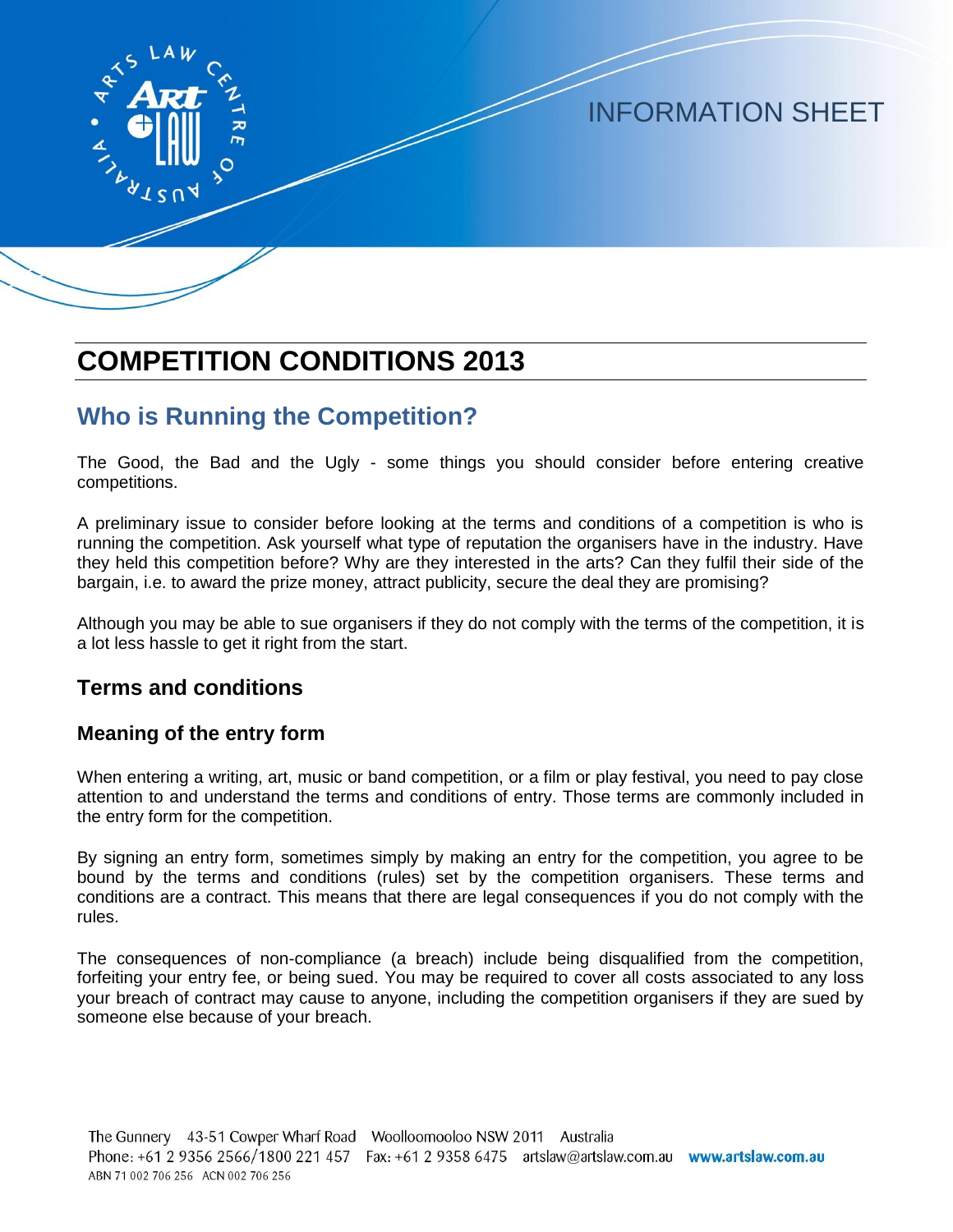#### **Understanding the terms and conditions**

The first thing to do before entering a competition is ensure that you have read and understood what the terms and conditions say. The entry form may merely contain a general statement such as: "I agree to comply with the terms and conditions of entry" and then refer you to another document to review the complete set of terms and conditions. Ask for this other document, read it and seek legal advice should it contain terms and conditions that you do not understand. Be sure that you know what is expected of you, what you can expect from taking part in the competition. In some circumstances, you might be giving up other opportunities by entering the competition, and it is important that you are aware of this and have assessed whether this makes sense for you.

### **Are you eligible?**

There is no point binding yourself to terms and conditions if you do not fit the criteria for eligibility to win the competition. Most competitions have rules on who can enter. For example, the audition rules for Australian Idol state (amongst other things) that you must be between 16 and 31 year old to perform. The ABC Fiction Award 2009 entry form states that you must be over 18, an Australian resident. In addition, employees of the ABC or any person associated with the competition and their immediate families are not eligible to enter.

The guidelines for entry to the Tropfest short film festival include requirements that the film is under 7 minutes long, includes the signature item for the year, is specifically made for Tropfest and has not been shown in public previously. In 2006, one film, *Snakepit*, was disqualified after its screening on the finals night when it was discovered that the film fell foul of these conditions.

### **If you don't win - the fine print**

There is no doubt that the cash prizes or prizes that promise more exposure are the drawcard for entrants in competitions. These can be fantastic opportunities for the winners, but you also need to consider the possibility that you do not win, and are still bound by the terms and conditions you agreed to. Prizes of \$150,000 for first place seem incredible, but you should consider what rights and opportunities you may have lost by entering if you do not win.

## **Copyright**

The terms and conditions of entry to a competition should refer to the copyright in the work submitted. Put simply, copyright is the exclusive rights to copy and use your work in certain ways.

Under the *Copyright Act 1968* (Cth) the usual position is that a creator of a literary work, artwork, music composition or dramatic work owns copyright in it. For films, the copyright owner is usually the producer and for sound recordings made by unsigned musicians, the copyright owners will usually be the performers and the person who owns the recording medium incorporating the music. There are exceptions to these ownership rules, for example if a work is created by an employee.

#### **Licence or assignment**

Merely submitting a work to a competition does not, by itself, require you to give away your copyright. Depending on the purpose of the competition you may have to allow (licence) the organisers to use your copyright for limited things for a limited time. This is, however, very different from giving away (assigning) copyright ownership entirely.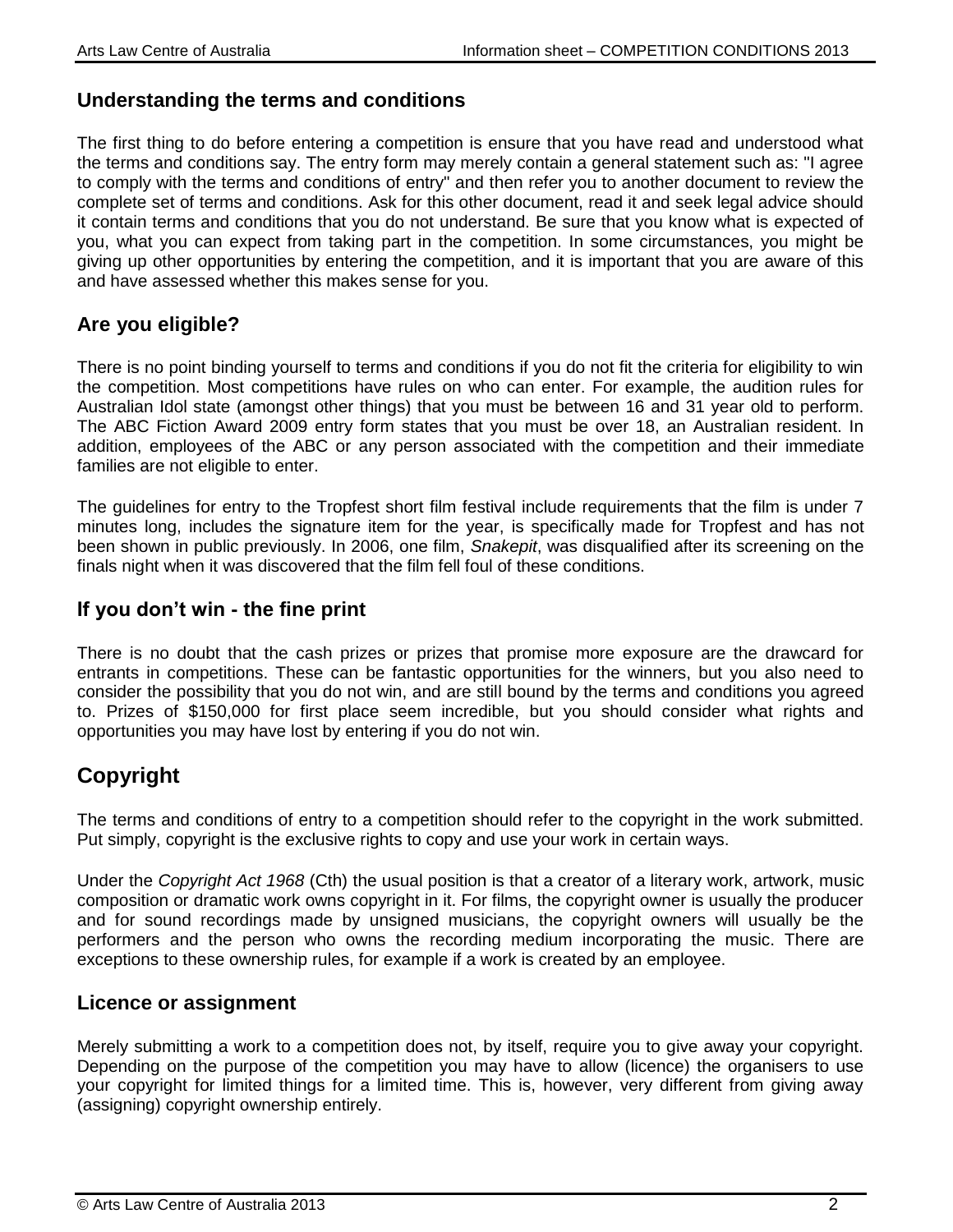Most competition organisers do not need an assignment of your copyright. If they ask for this, you should question why. What is an organiser going to do with your work, during and after the competition? Why isn't a licence appropriate? If organisers require you to assign copyright, they may plan to exploit your work, and possibly making money from doing so, without your ongoing involvement.

#### **Assignment or exclusive licence**

Occasionally the sole point of the competition may be to make money from your copyright. For example, if you submit an image to a T-shirt manufacturer and are told that if you win, your image will be printed onto shirts, the manufacturer may have a good reason for wanting an assignment of your copyright, or at least a licence of your copyright which ensures the manufacturer alone can do this with your image (an exclusive licence).

If organisers ask for and need an assignment or exclusive licence, try to ensure that it is limited to apply to the winning entry (or entries). Some terms and conditions of competitions out there state that you are required to transfer (assign) your copyright in the work to the organisers by submitting your entry, even if your submission is made only a preliminary round concept or draft entry from which finalists are chosen.

Such a term means that even if you don't receive a prize, you lose your copyright and the ability to make money in other ways by permitting others to reproduce, distribute, or make certain uses of your work. You even have lost the right to make a copy of your work for your portfolio, so if you want to do this you would need to make the copy before you give away the copyright.

Such a wide assignment term could be very profitable for organisers. They might award only first, second and third prizes but still get hundreds or even thousands of entries to use (including commercially exploit) in any way they like.

Assigning copyright will also restrict an artist's ability to use material in his/her draft or final work in other ways in the future. In doing work based on a similar concept in the future, the artist would have to ask whether copyright (now owned by the organiser) in that (final or draft) work is infringed by the new work? A competition term like this rightly causes a lot of angst to creators.

Entrants should query if the copyright arrangements are acceptable to them in the circumstances. Perhaps such a condition is acceptable to you if the assignment or exclusive licence of copyright is limited to prize winning entries and the prizes are considerable.

#### **Non-exclusive licence**

A non-exclusive licence means you permit someone to use your copyright in a certain way but you can give this permission to other people as well. It is far less limiting than an assignment or an exclusive licence on creators, but still needs careful attention.

A non-exclusive licence clause might say something such as: "The organiser can reproduce the submitted work in the exhibition brochure, on the organiser's website and in promotional material for the 2007 competition."

In a situation like this, consider if you mind the organisers using an image of your work on their website forever. If in 10 years time, unconnected to the competition, the organisers want your work on their website, are you happy for them to be able to do this without paying a fee?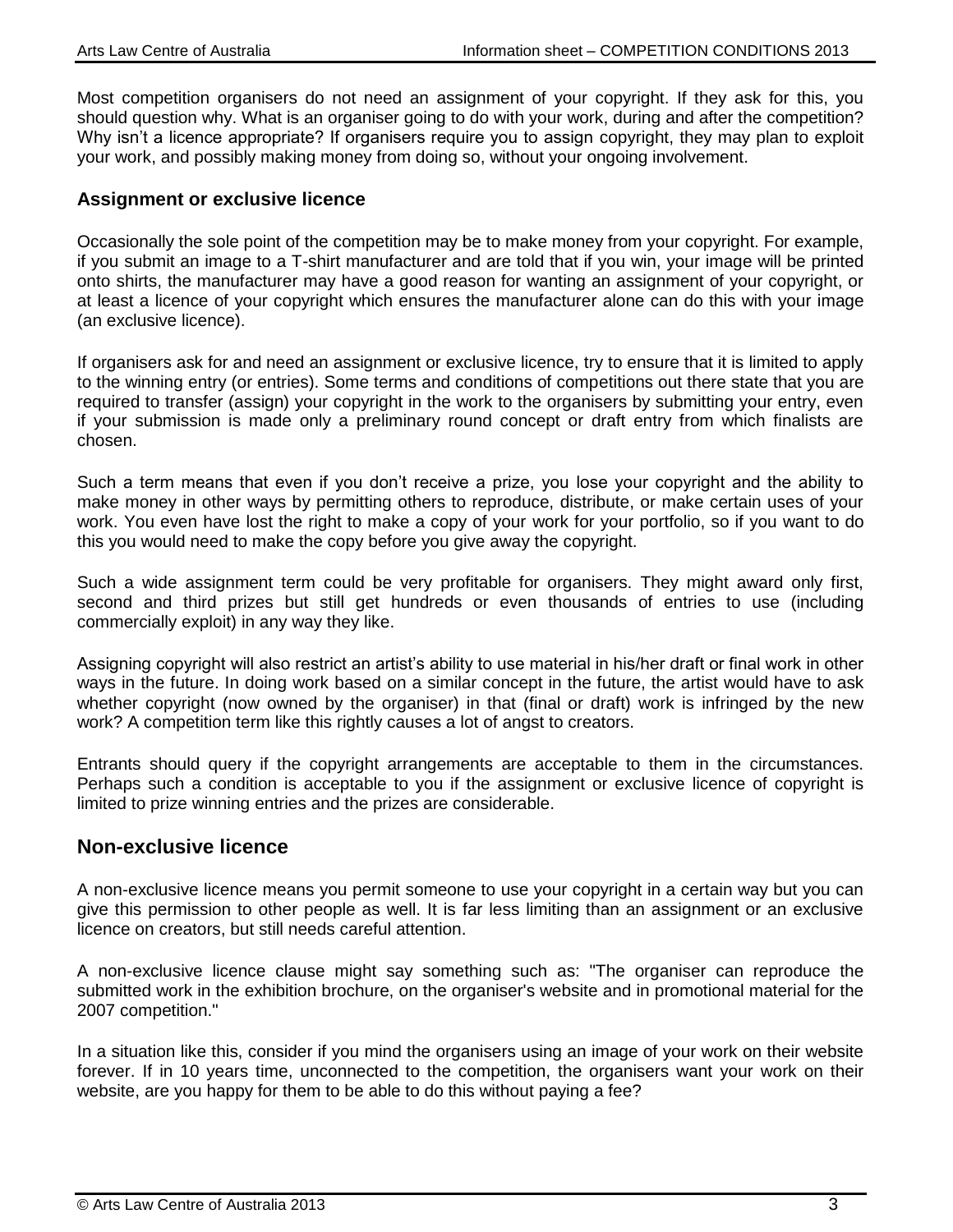### **Ownership of work**

The ownership of the physical work is separate from the copyright in it.

Some competition rules may state something like: "All entries become the property of the organiser." This means that the organiser is not going to return your work. Sometimes organisers keep work because they don't want the expense of returning them. Sometimes they plan to sell the work at a later date and make money from the sale.

#### **Sale of the work**

There are competitions where the entries are sold and the entrant receives a portion of the sale price after the organisers have taken a commission. Be wary if the organiser gets to own your work and you get nothing in return. You are losing the opportunity to sell your work after the competition. This could be a big issue, particularly if you spent a lot of resources on it.

## **Moral rights**

The term "moral rights" has a legal meaning in Australia. The moral rights of creators are the right to be attributed, the right against false attribution and the right of integrity. In short, this means that (subject to specific exceptions) creators should be named when their work is used and have the right to not have their work treated in a manner that is derogatory or harmful to their honour or reputation.

Sometimes, competition terms and conditions require an artist to give up their moral rights. Be cautious if the terms state something like: "Entrant consent to any infringements of their moral rights by the organiser" or "Entrants waive their moral rights."

One of the main drawcards of the competition may be publicity. In that case, you do not want your work used or exhibited without your name accompanying it. Similarly, it is important to most creators that their work not be altered or placed in a different context in a way that may detrimentally impact their reputation. For example, a band entering a song writing competition in which it gives the organiser rights to use its music for any purpose may not want its song used in an advertisement for, let's say, a political party or a charity that the band's members do not support.

### **Use of your name**

In many circumstances, the terms of a competition include a clause to the effect that: "Entrants consent to the organiser using their name, biographical details and likeness in connection with the competition." This means that the organiser can use any image of you, your life story and your name. It is best for a creator to ensure that such a term is limited in a way that prevents an organiser using his/her name in association with activities or products unrelated to the competition. The entrant might also wish to have the right to approve any image of him/her.

Some competition rules are drafted in a way that gave the organiser the exclusive right to use the name of the entrant. This results in a totally unworkable situation for entrants, who would not be able to allow anyone else to use their name.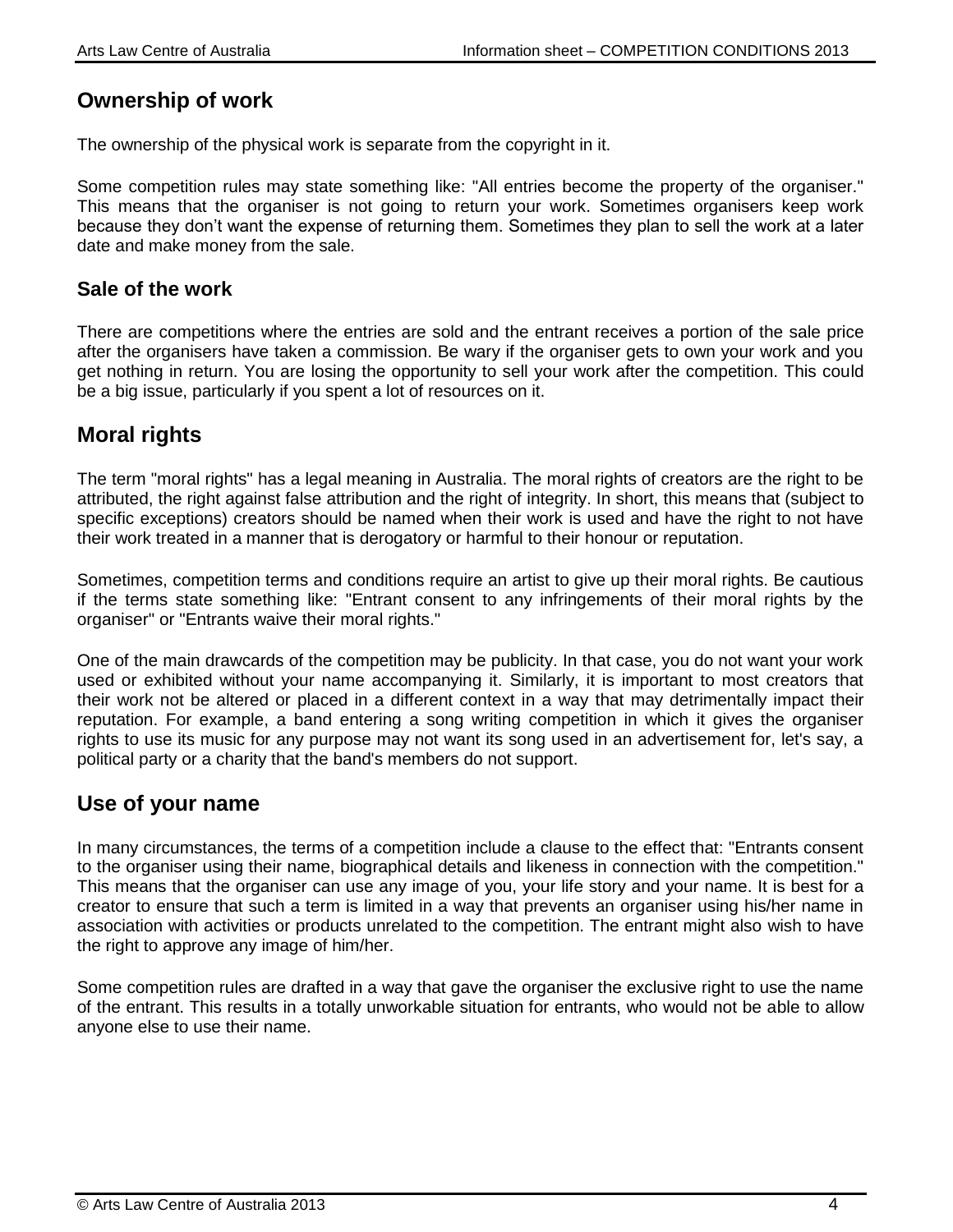### **Warranties**

In addition to referring to your copyright, terms and conditions of competitions will usually require you to guarantee or warrant (promise) that certain things are true. This term is sometimes followed by an indemnity, which is an obligation to cover the organiser's costs if these promises are false.

The clause may read something like: "The entrant represents and warrants that the work is the entrant's sole original work, the entrant has the power to grant the rights given under it, the entrant has obtained appropriate releases, including location and performer's releases, the entrant is entitled to reproduce and exploit any underlying rights in the work, and the entrant indemnifies the organiser against any loss resulting from breach of these warranties. "

Do not enter a competition unless you comply with these rules as there could be large financial (and professional) consequences if you are later found to be in breach of the representation and warranty. Most organisers will want to see documentation proving that you have the necessary rights, particularly if you become a finalist. An entrant should make sure that they document any releases or licences from the start. It is a lot harder to go back to someone for permission after you have already done the thing that infringes that person's rights.

### **Transport and insurance**

Usually terms and conditions of entry will include who is responsible for paying the costs of transporting the work to and from the organisers'. For example, the flickerfest film competition provides that filmmakers pay the costs associated with getting the film to the organisers but the organisers will pay the return freight cost.

Make sure that you also know who is responsible for insuring your work at different stages. If the organisers do not insure the work, you need to consider how much you stand to lose if the work is damaged or lost. How would you cope if the work was damaged or destroyed and incapable of being sold when it is returned to you?

### **Attendance at an event**

Terms and conditions of entry sometimes require that winners attend an event to be presented with their prize. Read the terms and ensure you are aware if it is your responsibility to cover the costs of your attendance or if the organisers will cover the reasonable costs you incur to attend.

If you have other commitments, consider how much notice you need to be able to attend the event, if you are required to. This is very important as sometimes the rules of a competition might state that if you do not attend the award event, you are not entitled to the prize.

If the terms and conditions do not oblige you to be in attendance at an awards night or the showing, performing or exhibiting of your work, consider if you are entitled to attend and at what cost. There is no point being able to enter an event if the admission price is above your means. It may be that an organiser has not considered this issue and may be willing to insert a term allowing you free entry.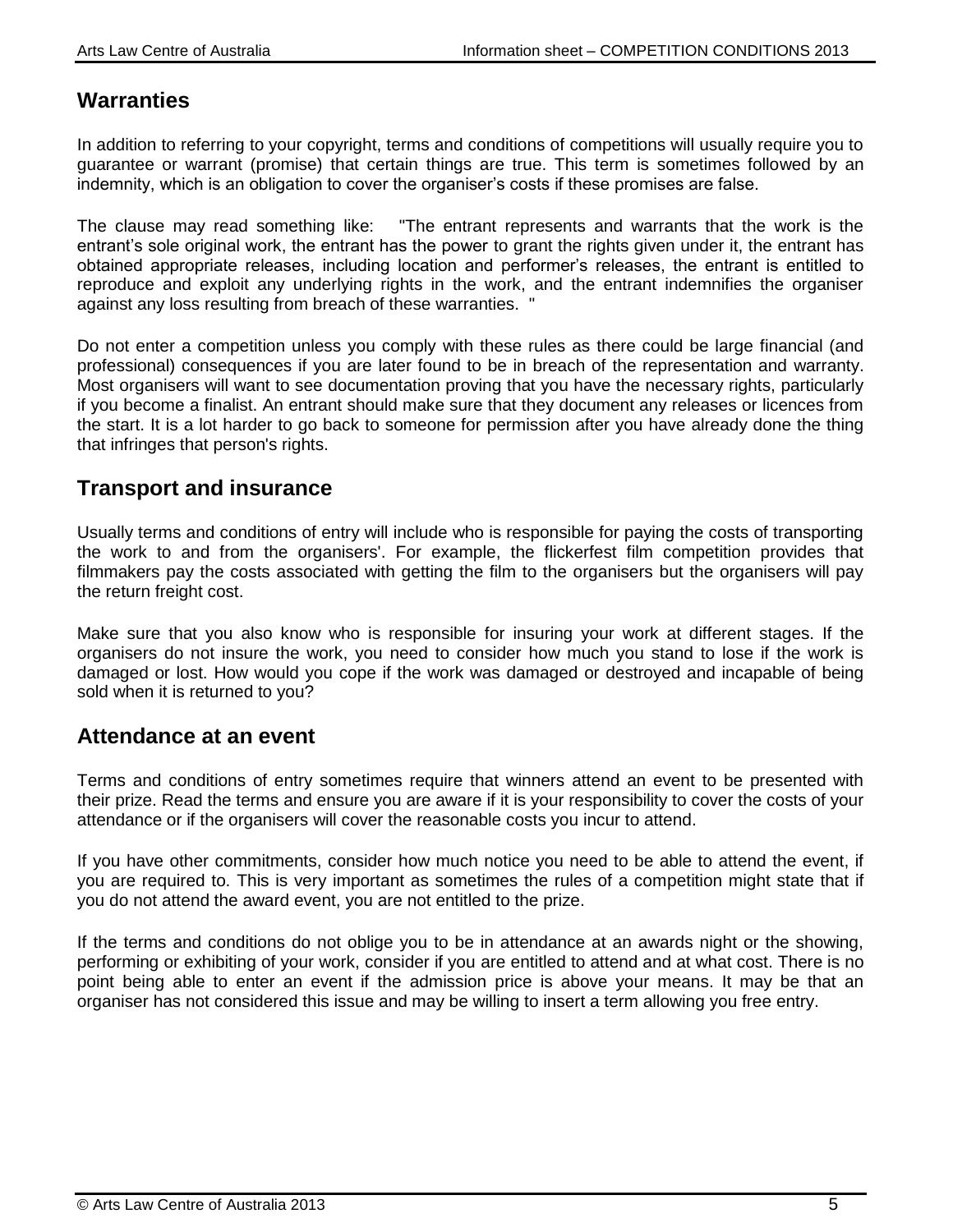## **Thinking of holding a competition?**

If you are considering holding a competition as part of a festival or exhibition you are holding or to promote a private organisation, you may be required to purchase a permit. You can find further information on the regulation of competitions in each of the states and territories at the links below:

- [New South Wales](http://www.artslaw.com.au/?URL=http%3A%2F%2Fwww.fairtrading.nsw.gov.au%2FBusinesses%2FAdvertising_and_marketing%2FSpecial_offers_and_competitions.html)
- [Victoria](http://www.vcglr.vic.gov.au/home/gambling/new+applicants/community+and+charitable+gaming/) / Victoria
- **[Queensland](http://www.artslaw.com.au/?URL=http%3A%2F%2Fwww.olgr.qld.gov.au%2Fresources%2FgamDocs%2FCNPCat4PromoGames.pdf)**
- **[Australian Capital Territory](http://www.artslaw.com.au/?URL=http%3A%2F%2Fwww.gamblingandracing.act.gov.au%2FLotteries%2FTrade%2520Promotions.html)**
- · [Tasmania](http://www.artslaw.com.au/?URL=http%3A%2F%2Fwww.treasury.tas.gov.au%2Fdomino%2Fdtf%2Fdtf.nsf%2Falls-v%2F6277040A0ECF9B8ACA257A160020D1D9)
- [South Australia](http://www.artslaw.com.au/?URL=http%3A%2F%2Fwww.olgc.sa.gov.au%2Fdefault.asp%3Fpage%3Dlottery.trade_promotion_licence.trade_promotion_licence.htm)
- **[Western Australia](http://www.artslaw.com.au/?URL=http%3A%2F%2Fwww.rgl.wa.gov.au%2FResourceFiles%2FApplicationKits%2FGaming%2Ftrade_promotion_lotteries.pdf)**
- **[Northern Territory](http://www.dob.nt.gov.au/gambling-licensing/gambling/lotteries/Pages/trade-lottery.aspx)**

### **Further information**

- Australian Copyright Council information sheet: *[Competitions](http://www.copyright.org.au/find-an-answer/)*
- Contact Arts Law [\(www.artslaw.com.au\)](http://www.artslaw.com.au/), tel. (02) 9356 2566 or toll-free outside Sydney 1800 221 457
- See the National Association of Visual Artists [\(www.visualarts.net.au\)](http://www.visualarts.net.au/) code of practice chapter.
- Contact your industry body, eg. the Australian Society of Authors (www.asauthors.org), Australian Writers Guild (www.awg.com.au), the Musician's Union of Australia (www.musicians.asn.au)

#### **Note**

This information sheet is adapted from an article initially published in Art+Law 2006. The article was written by Alison Patchett, who was previously employed as a solicitor at Arts Law.



#### **Disclaimer**

The information in this information sheet is general. It does not constitute, and should be not relied on as, legal advice. The Arts Law Centre of Australia (**Arts Law**) recommends seeking advice from a qualified lawyer on the legal issues affecting you before acting on any legal matter.

While Arts Law tries to ensure that the content of this information sheet is accurate, adequate or complete, it does not represent or warrant its accuracy, adequacy or completeness. Arts Law is not responsible for any loss suffered as a result of or in relation to the use of this information sheet. To the extent permitted by law, Arts Law excludes any liability, including any